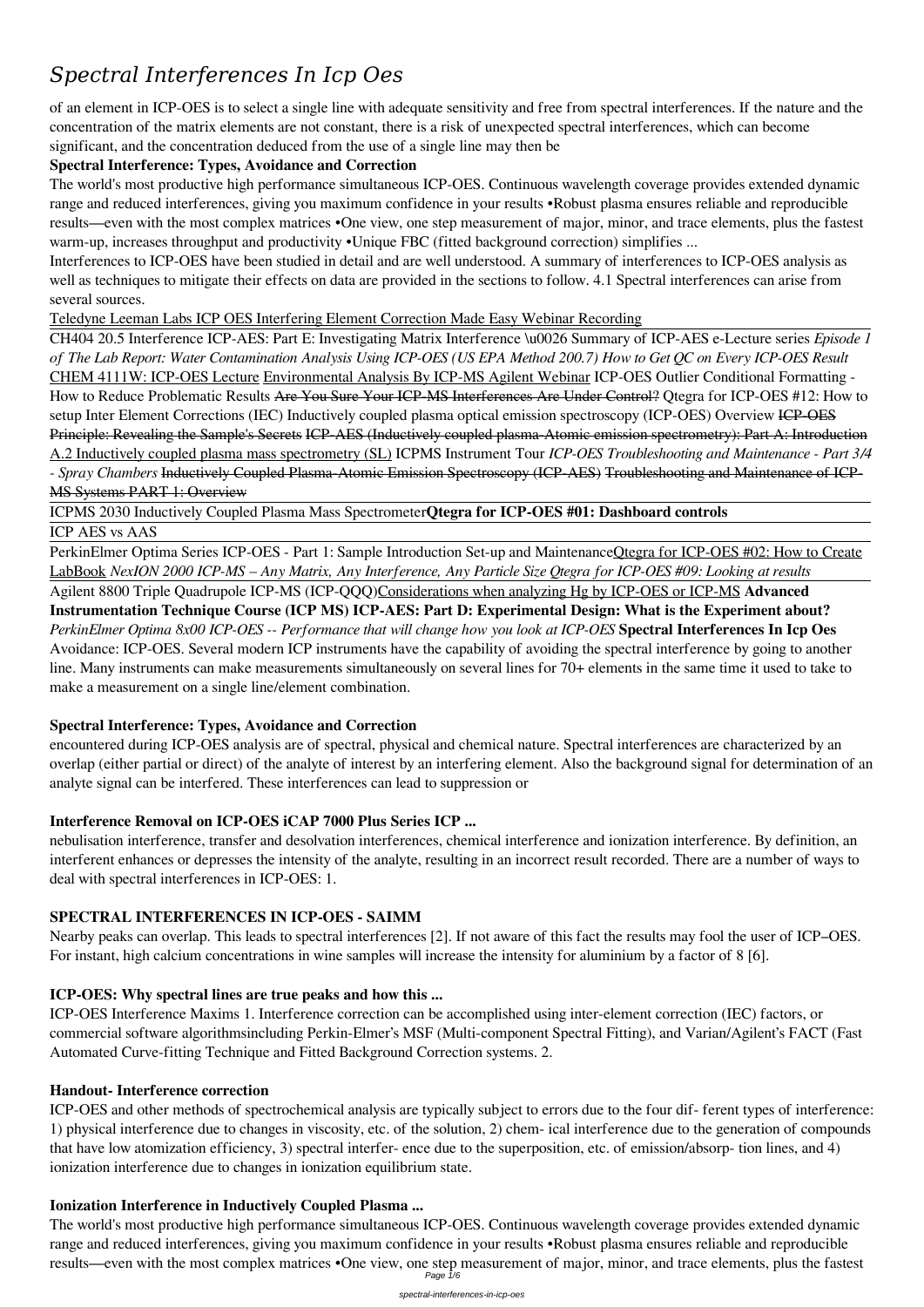warm-up, increases throughput and productivity •Unique FBC (fitted background correction) simplifies ...

### **Stop Worrying About Interferences With These ICP-OES Solutions**

Interferences to ICP-OES have been studied in detail and are well understood. A summary of interferences to ICP-OES analysis as well as techniques to mitigate their effects on data are provided in the sections to follow. 4.1 Spectral interferences can arise from several sources.

### **METHOD 6010D INDUCTIVELY COUPLED PLASMA OPTICAL EMISSION ...**

Spectral overlap occurs when either an interfering element directly shares an emission line 1 or more target elements – There may be a level below which no significant interference occurs – But need to consider what happens beyond that level

### **"Secrets for Determining Inter-element Correction Factors ...**

Spectral interferences are the most common ICP-OES issue. There are three kinds of spectral interferences: Background shifts that originate from the matrix; Adjacent interferences from other elements in the sample; Direct spectral overlaps that occur when two wavelengths are so close together that they cannot be resolved

### **ICP-OES Data Analysis | Thermo Fisher Scientific - US**

An Atlas of spectral interferences in ICP spectroscopy: By M L Parsons, A Foster and D Anderson. pp 644. Plenum Press, New York and London. 1980. \$59.50 ISBN 0‐306‐40334‐X

### **An Atlas of spectral interferences in ICP spectroscopy: By ...**

The two types of spectral interferences that occur in ICP-OES are background emission interferences and the overlap of lines emitted from other elements. Background emission results from the emission of excited molecules in the plasma. Molecules that are formed during the rearrangement of atoms in the plasma can absorb energy and emit light.

### **ICP-OES Background « Center for Applied Isotope Studies (CAIS)**

of an element in ICP-OES is to select a single line with adequate sensitivity and free from spectral interferences. If the nature and the concentration of the matrix elements are not constant, there is a risk of unexpected spectral interferences, which can become significant, and the concentration deduced from the use of a single line may then be

### **Become an Expert with ACTIVA M - Horiba**

The types of spectral interferences encountered are direct spectral overlap, wing overlap, and near neighbors that may cause background correction problems. The spectral region for the analyte when a blank solution or the possible interfering element solution are analyzed are hopefully the same, indicating no spectral interference.

### **Trace Analysis Guide - Inorganic Ventures**

Spectral interferences are sometimes severe in ICP-OES due to the effectiveness of the plasma as an excitation source and the complexity of the emission spectrum of the elements and their ions. These interferences can be a shoulder on a peak, a partial or direct spectral overlap.

### **Overcoming Interferences with the iCAP 7000 Plus Series ...**

The Ultimate in ICP-OES ULTIMA 2 High Performance in ICP-OES High Quality Spectrometer Analyst Software ... to spectral interferences and comparison of the fingerprint between several samples. • Qualitative analysis based on the identification of the most sensitive lines for each element.

### **ICP-OES Spectrometer - HORIBA Scientific**

Spectral interferences can be avoided using high resolution ICP-OES spectrometers, by using an alternative line if possible or by using Inter-Element Correction that is a mathematical procedure to compensate for the contribution of the interfering element on the

### **Performances in ICP-OES - HORIBA**

Spectroscopic interferences are probably the largest class of inter- ferences in ICP-MS and are caused by atomic or molecular ions that have the same mass-to-charge as analytes of interest.

ICP-OES Interference Maxims 1. Interference correction can be accomplished using inter-element correction (IEC) factors, or commercial software algorithmsincluding Perkin-Elmer's MSF (Multicomponent Spectral Fitting), and Varian/Agilent's FACT (Fast Automated Curve-fitting Technique and Fitted Background Correction systems. 2. **Become an Expert with ACTIVA M - Horiba**

Teledyne Leeman Labs ICP OES Interfering Element Correction Made Easy Webinar Recording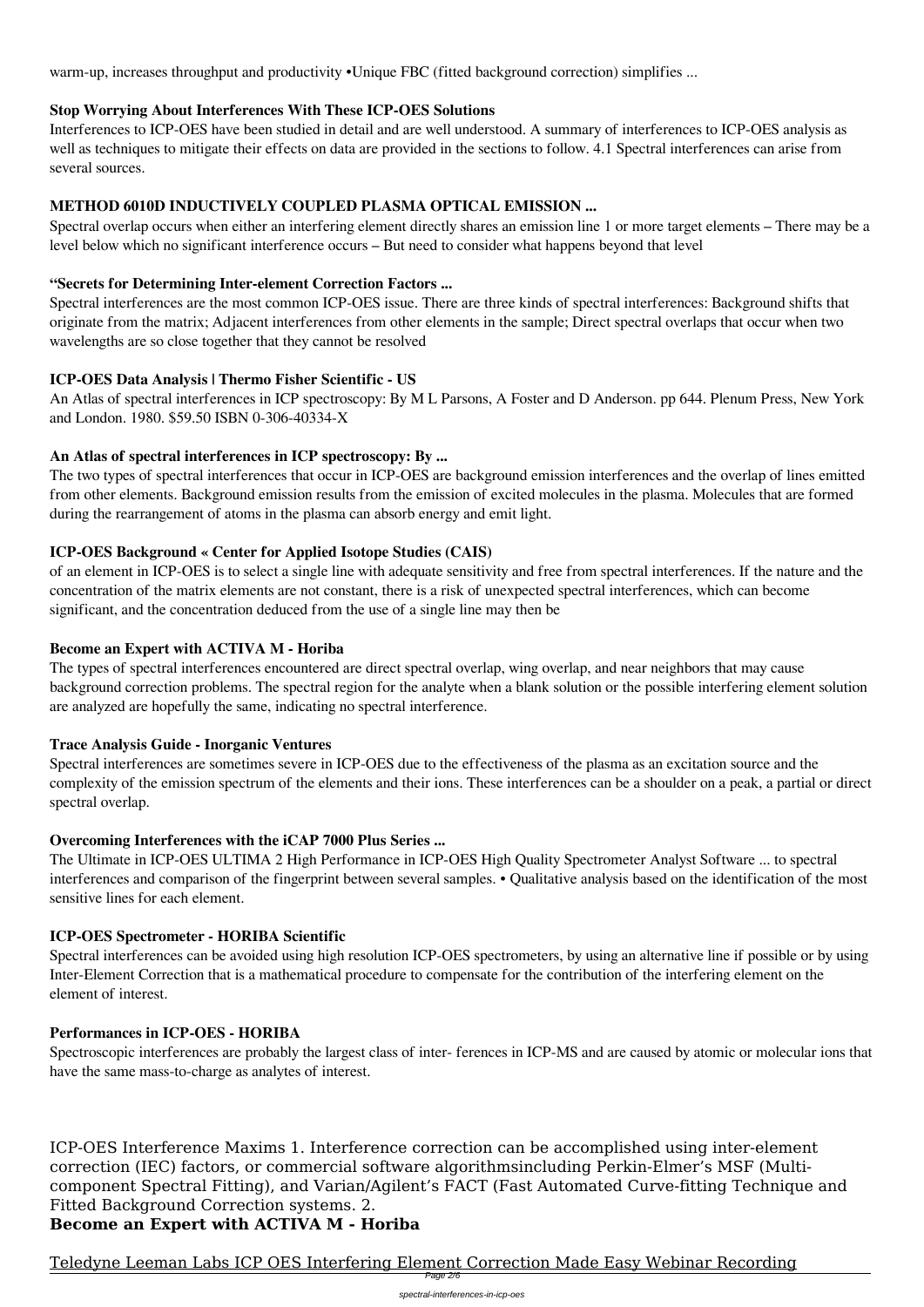CH404 20.5 Interference ICP-AES: Part E: Investigating Matrix Interference \u0026 Summary of ICP-AES e-Lecture series *Episode 1 of The Lab Report: Water Contamination Analysis Using ICP-OES (US EPA Method 200.7) How to Get QC on Every ICP-OES Result* CHEM 4111W: ICP-OES Lecture Environmental Analysis By ICP-MS Agilent Webinar ICP-OES Outlier Conditional Formatting - How to Reduce Problematic Results Are You Sure Your ICP-MS Interferences Are Under Control? Qtegra for ICP-OES #12: How to setup Inter Element Corrections (IEC) Inductively coupled plasma optical emission spectroscopy (ICP-OES) Overview ICP-OES Principle: Revealing the Sample's Secrets ICP-AES (Inductively coupled plasma-Atomic emission spectrometry): Part A: Introduction A.2 Inductively coupled plasma mass spectrometry (SL) ICPMS Instrument Tour *ICP-OES Troubleshooting and Maintenance - Part 3/4 - Spray Chambers* Inductively Coupled Plasma-Atomic Emission Spectroscopy (ICP-AES) Troubleshooting and Maintenance of ICP-MS Systems PART 1: Overview

ICPMS 2030 Inductively Coupled Plasma Mass Spectrometer**Qtegra for ICP-OES #01: Dashboard controls**

ICP AES vs AAS

PerkinElmer Optima Series ICP-OES - Part 1: Sample Introduction Set-up and MaintenanceQtegra for ICP-OES #02: How to Create LabBook *NexION 2000 ICP-MS – Any Matrix, Any Interference, Any Particle Size Qtegra for ICP-OES #09: Looking at results*

Agilent 8800 Triple Quadrupole ICP-MS (ICP-QQQ)Considerations when analyzing Hg by ICP-OES or ICP-MS **Advanced Instrumentation Technique Course (ICP MS) ICP-AES: Part D: Experimental Design: What is the Experiment about?** *PerkinElmer Optima 8x00 ICP-OES -- Performance that will change how you look at ICP-OES* **Spectral Interferences In Icp Oes**

Avoidance: ICP-OES. Several modern ICP instruments have the capability of avoiding the spectral interference by going to another line. Many instruments can make measurements simultaneously on several lines for 70+ elements in the same time it used to take to make a measurement on a single line/element combination.

The world's most productive high performance simultaneous ICP-OES. Continuous wavelength coverage provides extended dynamic range and reduced interferences, giving you maximum confidence in your results •Robust plasma ensures reliable and reproducible results—even with the most complex matrices •One view, one step measurement of major, minor, and trace elements, plus the fastest warm-up, increases throughput and productivity • Unique FBC (fitted background correction) simplifies ...

# **Spectral Interference: Types, Avoidance and Correction**

encountered during ICP-OES analysis are of spectral, physical and chemical nature. Spectral interferences are characterized by an overlap (either partial or direct) of the analyte of interest by an interfering element. Also the background signal for determination of an analyte signal can be interfered. These interferences can lead to suppression or

# **Interference Removal on ICP-OES iCAP 7000 Plus Series ICP ...**

nebulisation interference, transfer and desolvation interferences, chemical interference and ionization interference. By definition, an interferent enhances or depresses the intensity of the analyte, resulting in an incorrect result recorded. There are a number of ways to deal with spectral interferences in ICP-OES: 1.

# **SPECTRAL INTERFERENCES IN ICP-OES - SAIMM**

Nearby peaks can overlap. This leads to spectral interferences [2]. If not aware of this fact the results may fool the user of ICP–OES. For instant, high calcium concentrations in wine samples will increase the intensity for aluminium by a factor of 8 [6].

# **ICP-OES: Why spectral lines are true peaks and how this ...**

ICP-OES Interference Maxims 1. Interference correction can be accomplished using inter-element correction (IEC) factors, or commercial software algorithmsincluding Perkin-Elmer's MSF (Multicomponent Spectral Fitting), and Varian/Agilent's FACT (Fast Automated Curve-fitting Technique and Fitted Background Correction systems. 2.

### **Handout- Interference correction**

ICP-OES and other methods of spectrochemical analysis are typically subject to errors due to the four dif- ferent types of interference: 1) physical interference due to changes in viscosity, etc. of the solution, 2) chem- ical interference due to the generation of compounds that have low atomization efficiency, 3) spectral interfer- ence due to the superposition, etc. of emission/absorp- tion lines, and 4) ionization interference due to changes in ionization equilibrium state.

### **Ionization Interference in Inductively Coupled Plasma ...**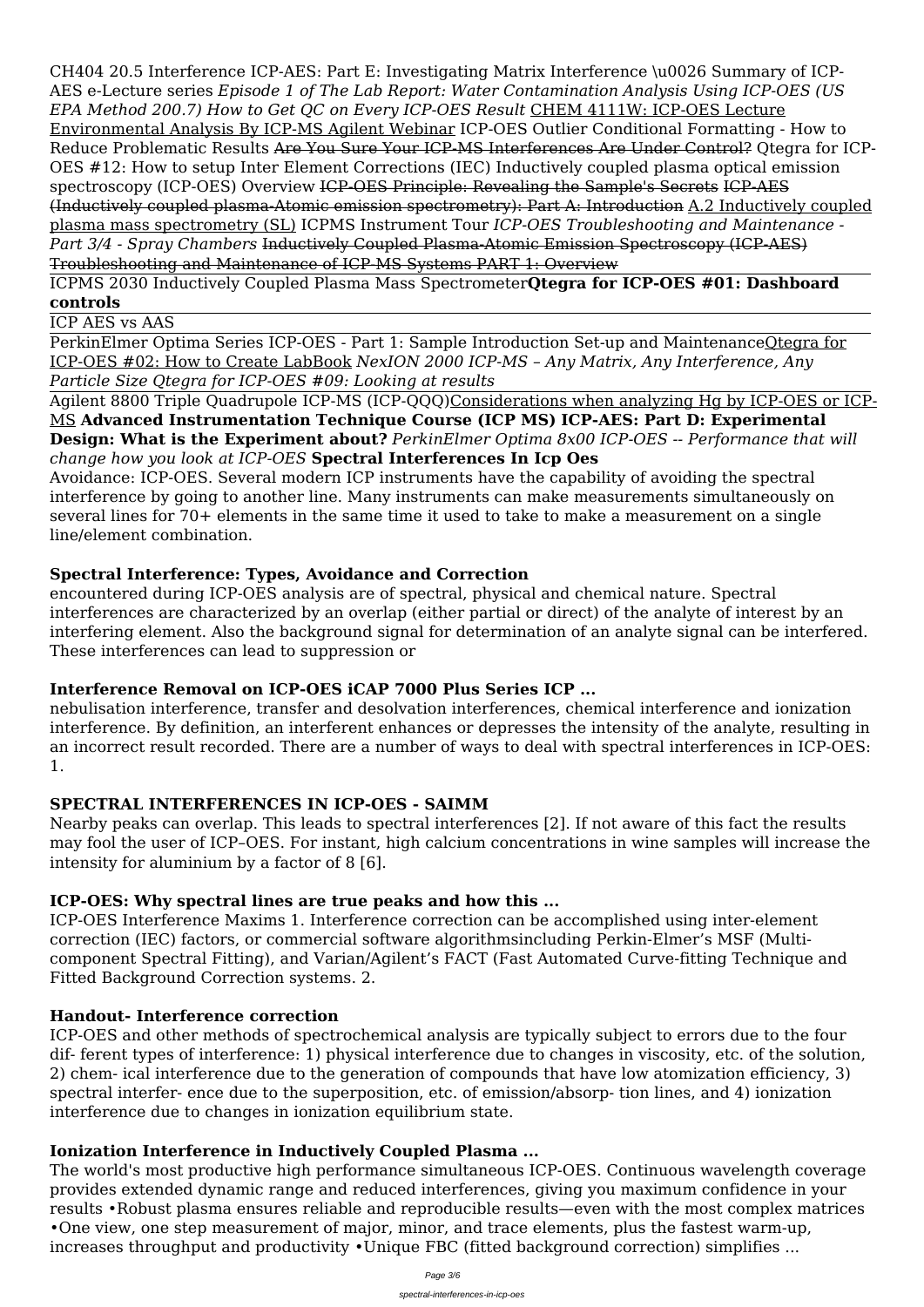## **Stop Worrying About Interferences With These ICP-OES Solutions**

Interferences to ICP-OES have been studied in detail and are well understood. A summary of interferences to ICP-OES analysis as well as techniques to mitigate their effects on data are provided in the sections to follow. 4.1 Spectral interferences can arise from several sources.

## **METHOD 6010D INDUCTIVELY COUPLED PLASMA OPTICAL EMISSION ...**

Spectral overlap occurs when either an interfering element directly shares an emission line 1 or more target elements – There may be a level below which no significant interference occurs – But need to consider what happens beyond that level

### **"Secrets for Determining Inter-element Correction Factors ...**

Spectral interferences are the most common ICP-OES issue. There are three kinds of spectral interferences: Background shifts that originate from the matrix; Adjacent interferences from other elements in the sample; Direct spectral overlaps that occur when two wavelengths are so close together that they cannot be resolved

# **ICP-OES Data Analysis | Thermo Fisher Scientific - US**

An Atlas of spectral interferences in ICP spectroscopy: By M L Parsons, A Foster and D Anderson. pp 644. Plenum Press, New York and London. 1980. \$59.50 ISBN 0‐306‐40334‐X

# **An Atlas of spectral interferences in ICP spectroscopy: By ...**

The two types of spectral interferences that occur in ICP-OES are background emission interferences and the overlap of lines emitted from other elements. Background emission results from the emission of excited molecules in the plasma. Molecules that are formed during the rearrangement of atoms in the plasma can absorb energy and emit light.

# **ICP-OES Background « Center for Applied Isotope Studies (CAIS)**

of an element in ICP-OES is to select a single line with adequate sensitivity and free from spectral interferences. If the nature and the concentration of the matrix elements are not constant, there is a risk of unexpected spectral interferences, which can become significant, and the concentration deduced from the use of a single line may then be

### **Become an Expert with ACTIVA M - Horiba**

The types of spectral interferences encountered are direct spectral overlap, wing overlap, and near neighbors that may cause background correction problems. The spectral region for the analyte when a blank solution or the possible interfering element solution are analyzed are hopefully the same, indicating no spectral interference.

### **Trace Analysis Guide - Inorganic Ventures**

Spectral interferences are sometimes severe in ICP-OES due to the effectiveness of the plasma as an excitation source and the complexity of the emission spectrum of the elements and their ions. These interferences can be a shoulder on a peak, a partial or direct spectral overlap.

# **Overcoming Interferences with the iCAP 7000 Plus Series ...**

The Ultimate in ICP-OES ULTIMA 2 High Performance in ICP-OES High Quality Spectrometer Analyst Software ... to spectral interferences and comparison of the fingerprint between several samples.  $\bullet$ Qualitative analysis based on the identification of the most sensitive lines for each element.

#### **ICP-OES Spectrometer - HORIBA Scientific**

Spectral interferences can be avoided using high resolution ICP-OES spectrometers, by using an alternative line if possible or by using Inter-Element Correction that is a mathematical procedure to compensate for the contribution of the interfering element on the element of interest.

### **Performances in ICP-OES - HORIBA**

Spectroscopic interferences are probably the largest class of inter- ferences in ICP-MS and are caused by atomic or molecular ions that have the same mass-to-charge as analytes of interest.

#### **Interference Removal on ICP-OES iCAP 7000 Plus Series ICP ...**

Spectral interferences can be avoided using high resolution ICP-OES spectrometers, by using an alternative line if possible or by using Inter-Element Correction that is a mathematical procedure to compensate for the contribution of the interfering element on Page 4/6

spectral-interferences-in-icp-oes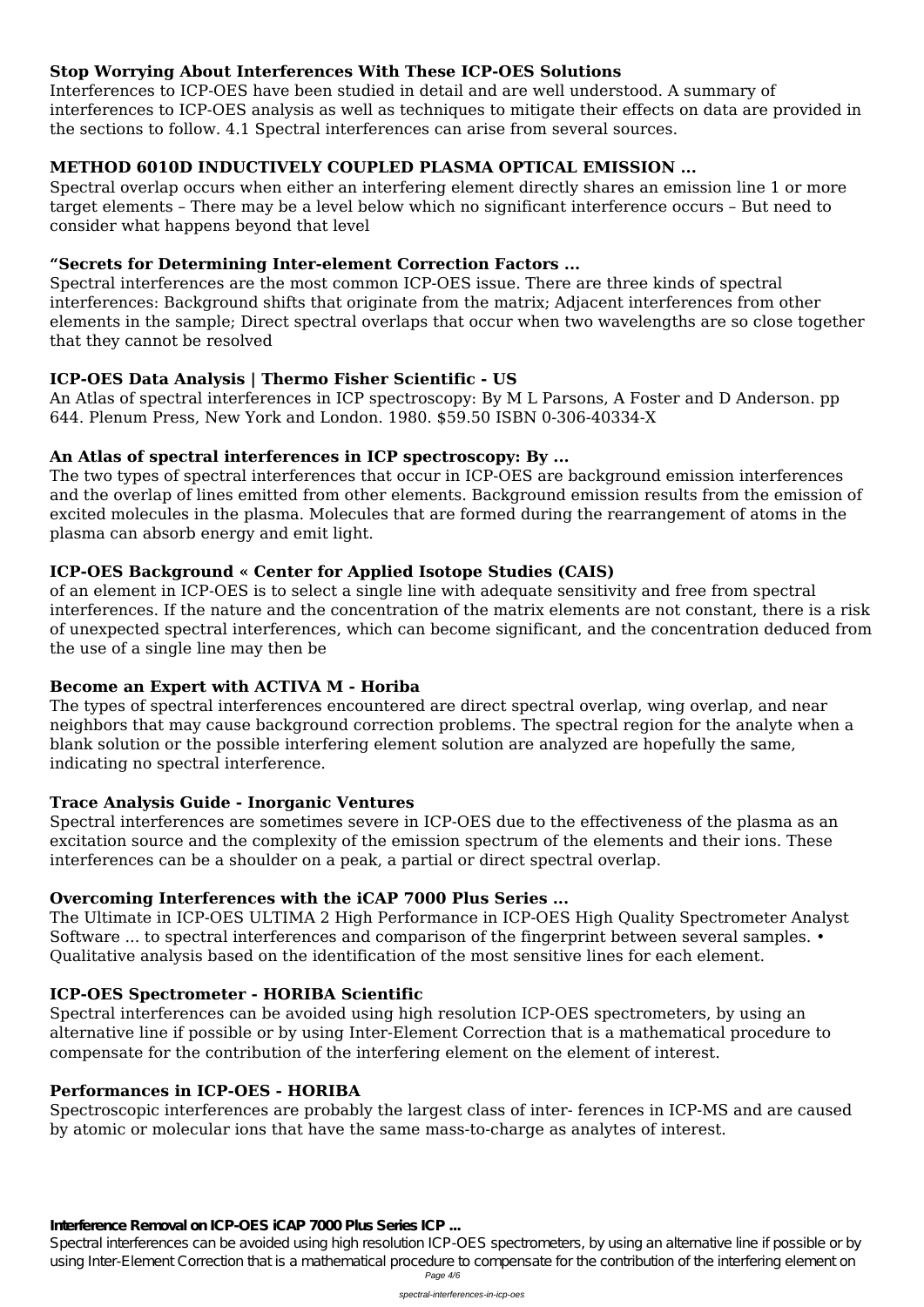the element of interest. **Handout- Interference correction Performances in ICP-OES - HORIBA**

**SPECTRAL INTERFERENCES IN ICP-OES - SAIMM ICP-OES: Why spectral lines are true peaks and how this ...**

**Teledyne Leeman Labs ICP OES Interfering Element Correction Made Easy Webinar Recording CH404 20.5 Interference ICP-AES: Part E: Investigating Matrix Interference \u0026 Summary of ICP-AES e-Lecture series** *Episode 1 of The Lab Report: Water Contamination Analysis Using ICP-OES (US EPA Method 200.7) How to Get QC on Every ICP-OES Result* **CHEM 4111W: ICP-OES Lecture Environmental Analysis By ICP-MS Agilent Webinar ICP-OES Outlier Conditional Formatting - How to Reduce Problematic Results Are You Sure Your ICP-MS Interferences Are Under Control? Qtegra for ICP-OES #12: How to setup Inter Element Corrections (IEC) Inductively coupled plasma optical emission spectroscopy (ICP-OES) Overview ICP-OES Principle: Revealing the Sample's Secrets ICP-AES (Inductively coupled plasma-Atomic emission spectrometry): Part A: Introduction A.2 Inductively coupled plasma mass spectrometry (SL) ICPMS Instrument Tour** *ICP-OES Troubleshooting and Maintenance - Part 3/4 - Spray Chambers* **Inductively Coupled Plasma-Atomic Emission Spectroscopy (ICP-AES) Troubleshooting and Maintenance of ICP-MS Systems PART 1: Overview**

**ICPMS 2030 Inductively Coupled Plasma Mass SpectrometerQtegra for ICP-OES #01: Dashboard controls**

**ICP AES vs AAS**

**PerkinElmer Optima Series ICP-OES - Part 1: Sample Introduction Set-up and Maintenance Qtegra for ICP-OES #02: How to Create LabBook** *NexION 2000 ICP-MS – Any Matrix, Any Interference, Any Particle Size Qtegra for ICP-OES #09: Looking at results*

**Agilent 8800 Triple Quadrupole ICP-MS (ICP-QQQ)Considerations when analyzing Hg by ICP-OES or ICP-MS Advanced Instrumentation Technique Course (ICP MS) ICP-AES: Part D: Experimental Design: What is the Experiment about?** *PerkinElmer Optima 8x00 ICP-OES -- Performance that will change how you look at ICP-OES* **Spectral Interferences In Icp Oes The Ultimate in ICP-OES ULTIMA 2 High Performance in ICP-OES High Quality Spectrometer Analyst Software ... to spectral interferences and comparison of the fingerprint between several samples. • Qualitative analysis based on the identification of the most sensitive lines for each element.**

An Atlas of spectral interferences in ICP spectroscopy: By M L Parsons, A Foster and D Anderson. pp 644. Plenum Press, New York and London. 1980. \$59.50 ISBN 0‐306‐40334‐X

Spectral interferences are sometimes severe in ICP-OES due to the effectiveness of the plasma as an excitation source and the complexity of the emission spectrum of the elements and their ions. These interferences can be a shoulder on a peak, a partial or direct spectral overlap.

The types of spectral interferences encountered are direct spectral overlap, wing overlap, and near neighbors that may cause background correction problems. The spectral region for the analyte when a blank solution or the possible interfering element solution are analyzed are hopefully the same, indicating no spectral interference.

nebulisation interference, transfer and desolvation interferences, chemical interference and ionization interference. By definition, an interferent enhances or depresses the intensity of the analyte, resulting in an incorrect result recorded. There are a number of ways to deal with spectral interferences in ICP-OES: 1.

### *ICP-OES Background « Center for Applied Isotope Studies (CAIS)*

*ICP-OES and other methods of spectrochemical analysis are typically subject to errors due to the four dif- ferent types of interference: 1) physical interference due to changes in viscosity, etc. of the solution, 2) chem- ical interference due to the generation of compounds that have low atomization efficiency, 3) spectral interfer- ence due to the superposition, etc. of emission/absorp- tion lines, and 4) ionization interference due to changes in ionization equilibrium state.*

*Spectroscopic interferences are probably the largest class of inter- ferences in ICP-MS and are caused by atomic or molecular ions that have the same mass-to-charge as analytes of interest. METHOD 6010D INDUCTIVELY COUPLED PLASMA OPTICAL EMISSION ...*

**Overcoming Interferences with the iCAP 7000 Plus Series ... Stop Worrying About Interferences With These ICP-OES Solutions**

**The two types of spectral interferences that occur in ICP-OES are background emission interferences and the overlap of lines emitted from other elements. Background emission results from the emission of excited molecules in the plasma. Molecules that are formed during the rearrangement of atoms in the plasma can absorb energy and emit light.** Page 5/6

spectral-interferences-in-icp-oes